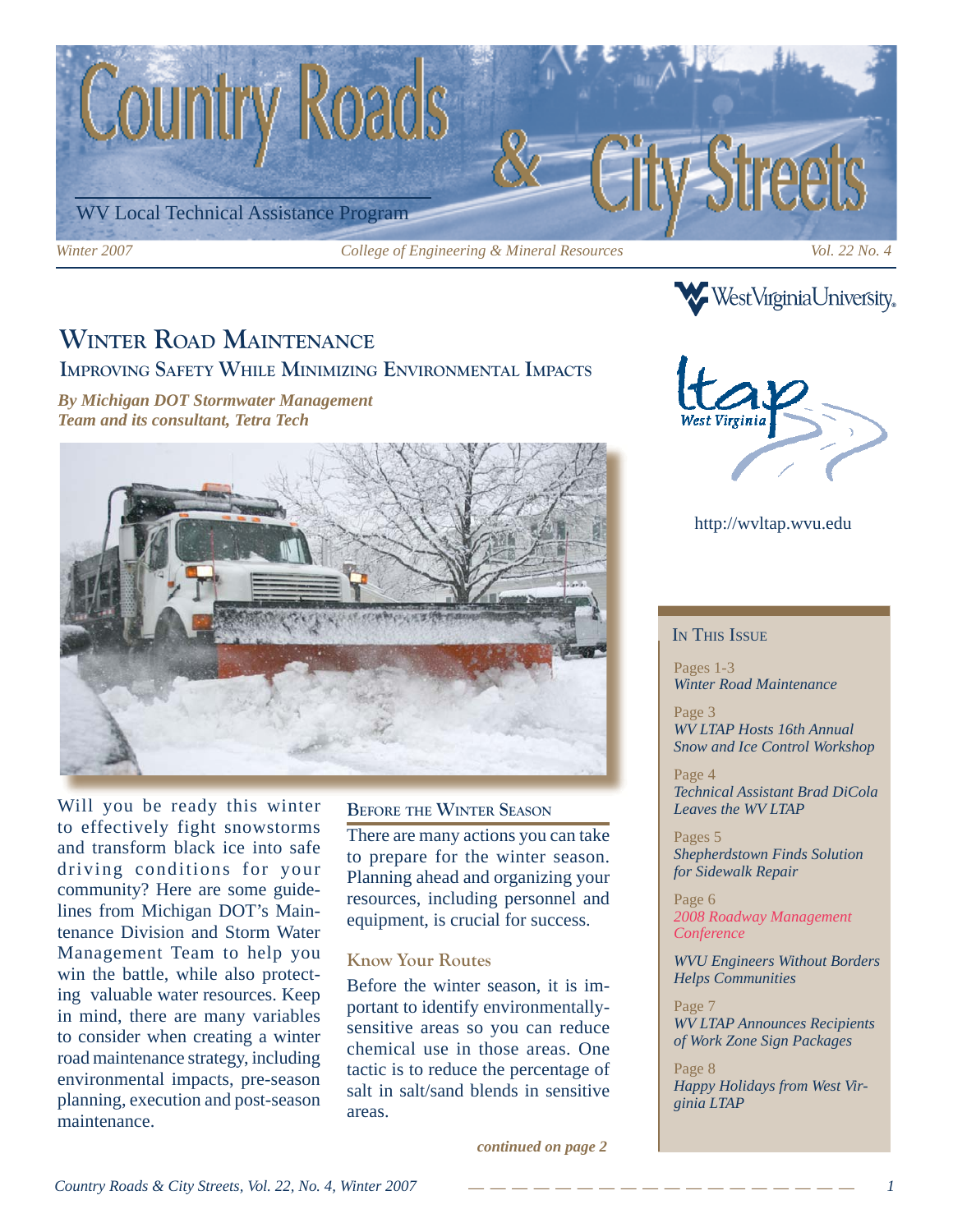*Country Roads and City Streets* is a quarterly publication of the West Virginia Local Technical Assistance Program (WV LTAP). The purpose of this newsletter is to provide information that is beneficial to roadway construction and maintenance personnel.

The material and opinions contained in this newsletter are those of the West Virginia Local Technical Assistance Program and do not necessarily reflect the views of the Federal Highway Administration or the WV Department of Transportation. Material contained in *Country Roads and City Streets* is a combination of original and borrowed material. Every effort has been made to ensure the integrity and accuracy of this material. However, the West Virginia LTAP does not assume responsibility for any incorrect material.

#### *continued from page 1*

### **Equipment**

It is impossible to fight snow storms without good equipment. Properly managed, the right equipment can increase the effectiveness of snow removal and reduce road salt usage. Before winter, inspect and repair all snow plows, spreaders and controls, and loaders. Pre-order spare parts, especially if parts are not locally available. Calibrate spreaders and spray-nozzles to ensure the right amount of materials are used. Salt trucks should ideally be equipped with ground speed control that can regulate a consistent flow of material. Consider equipping your trucks with global position satellite (GPS) systems which can monitor and track the route, road temperature, truck speed, and rate and time of chemical application. Also set up stations for emergency repair and refueling.

### **Salt Storage and Handling**

Many environmental problems associated with road salt result from improper storage and handling. Salt needs to be covered, preferably in a building, or if not feasible, under a waterproof covering. The salt should be stored on an impermeable pad, such as asphalt. If concrete is used, it must be high quality, air-entrained and treated with sealers to reduce chloride penetration. The storage pad should slope to let water drain away, with runoff discharging into detention ponds or sanitary sewer systems. Preferably, loading, dumping, and vehicle washing should be done inside the shed and each facility should have a Pollution Incident Prevention Plan (PIPP) to address accidental spills.

### **Snow Disposal Sites**

Suitable sites for snow disposal should be established prior to the winter season. Keeping snow disposal sites away from water bodies or away from direct discharges to water bodies should be considered. Local regulations, policies, and guidelines for water quality protection should be taken into consideration.

### **Communication**

Communication is crucial when combating snow and ice. Having a pre-established plan and communication network can help operations run smoothly. Key components of proper communication include a storm warning system, maintenance crew radio communication, coordination with police and other public agencies, appropriate training, and good record keeping.

### **DURING THE WINTER SEASON**

### **GATHERING INFORMATION AND DEVELOPING A PLAN**

To effectively tackle the elements, it is important to monitor meteorological conditions, including air temperature, humidity, dew point, precipitation type, wind and pavement conditions and temperature. Road Weather Information Systems (RWIS), originally developed by the Strategic Highway Research Program (SHRP) unit of the National Research Council, can communicate all of this information as it is happening. Operators can make an informed decision about when to use preventive anti-icing chemicals, which chemicals to use, when to plow, when to apply dry or liquid de-icers, when to apply abrasives such as sand, and what application rates are needed.

### **Anti-icing Chemicals — Yes or No?**

Anti-icing chemicals should not be applied if the pavement temperature is below 15°F and the snow is light and blowing. Chemicals should be applied when the temperature is suitable for them to act rapidly, usually above 23°F. However, if forecasts are predicting the temperature will rise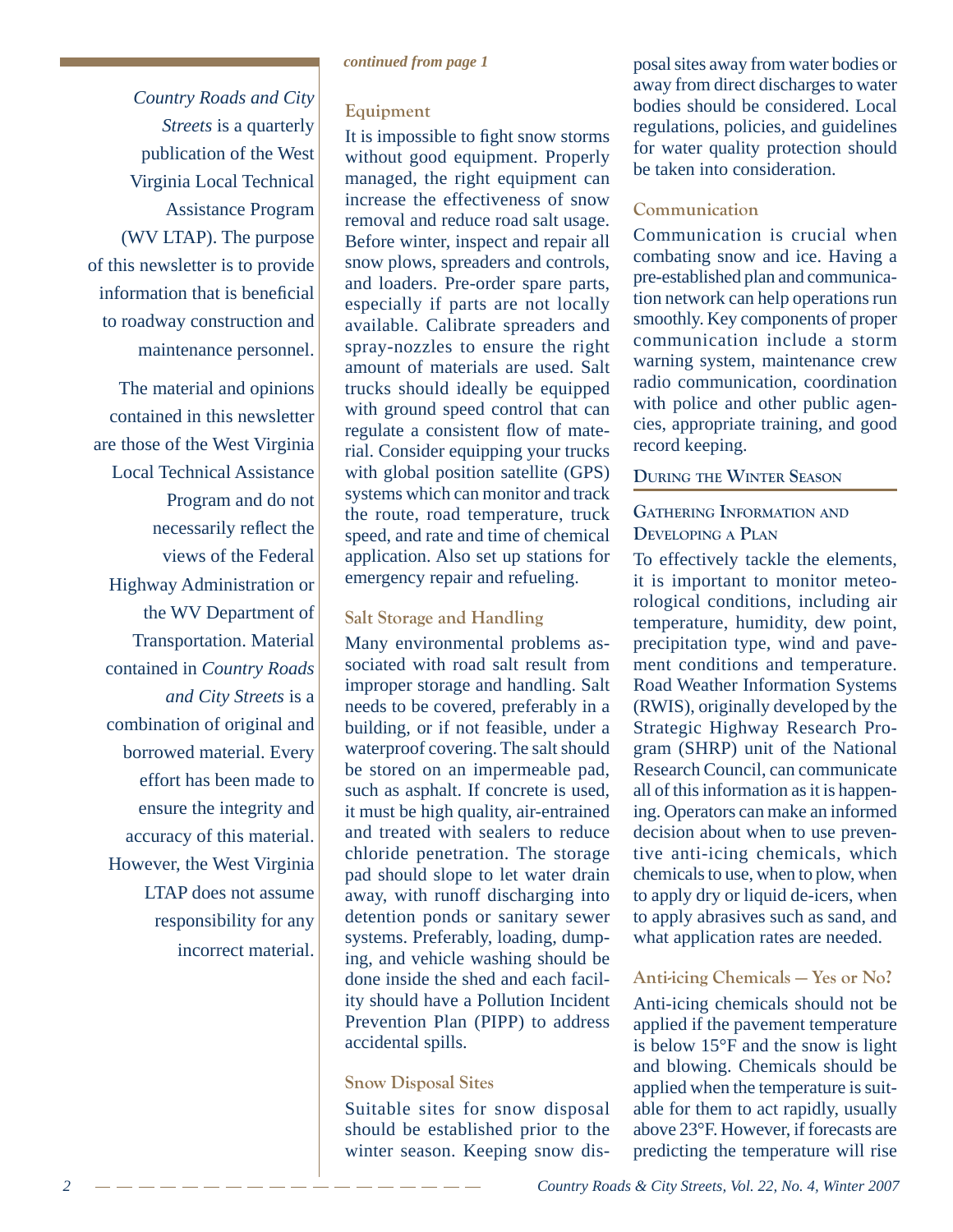to above 35°F in the next few days, chemicals should not be applied, otherwise the road surface might become slippery.

### **Chemical Selection**

De-icing chemicals are applied to roads after ice has already formed on the surface. The de-icer lowers the temperature at which water freezes, causing the ice to melt. Anti-icing chemicals work on the same principle; however, anti-icers are applied prior to snowfall to prevent snow and ice from bonding to the pavement.

Anti-icing techniques are generally more effective and require less volume of chemical spray because it is easier to prevent a road-ice bond from forming than it is to break that bond. Sodium chloride (rock salt) is an effective, low-cost chemical for anti-icing. However, other more expensive chemicals, including calcium chloride, magnesium chloride, carbohydrate-based solutions (corn or beet byproducts), calcium magnesium acetate (CMA), and potassium acetate, may be less damaging in environmentally sensitive areas.

### **When to Apply Dry or Liquid Chemicals**

Chemicals can be applied as liquid, dry solids, or pre-wetted solids. Liquid chemicals are most effective as pre-treatment before the storm starts or in its early stages. If applied too late, the solution may become diluted and less effective. Dry solid chemicals should be applied after the road has been plowed or during freezing rain. If ambient moisture conditions are low, pre-wetting is recommended. Pre-wetting dry salt can increase its effectiveness. The salt uses moisture to begin the ice-melting chemical reaction. The combination of brine and salt works faster than salt alone. Unlike granular de-icers, which tend to bounce off surfaces, pre-wetted de-icers stick to the road surface and can be applied at a lower rate than dry chemicals.

### **Equipment Washing**

It is important to clean equipment after each storm to minimize corrosion. Spreaders should be swept before washing to remove residual solids and excess materials should be re-used. Washing should be done indoors and wash water should pass through oil/grit separators to remove contaminants. Treated wash water can be re-used for brine production.

### **AFTER THE WINTER SEASON**

**SNOW DISPOSAL SITE DECOMMISSIONING**

Before "closing the dump" for the season, the site should be remediated and decontaminated, per local regulations.

### **Record Keeping and Reporting**

To comply with National Pollutant Discharge Elimination System (NPDES) Phase II permits, Municipal Separate Storm Sewer Systems (MS4) communities are required to track and report to the Michigan Department of Environmental Quality (MDEQ) salt, sand, and chemical applications, both in terms of hours spent and quantity used. This not only increases awareness and decreases environmental impacts, but also is invaluable information for planning the next season ahead.

*This information originally appeared in* **The Bridge***, the newsletter from the Michigan LTAP Center. The article has been reproduced with permission and has been adapted for our audience.*

*This topic was discussed at the WV LTAP Snow and Ice Control Workshop this fall.* 

### WV LTAP ADVISORY BOARD

#### *Robert Amtower* WVDOT Burlington, WV

*Kevin Burgess* FHWA Charleston, WV

- *Michael DeMary* Stormwater Program Manager Fairmont, WV
- *Bob Gordon* Region 9 Planning and Development Council Martinsburg, WV
- *Kathy Holtsclaw* WVDOT Charleston, WV
- *Terry Hough* City Engineer & Public Works Director Morgantown, WV

 *Bill Lanham* Town Superintendent Fayetteville, WV

 *Gary Lanham* WVDOT Charleston, WV

 *Marvin Murphy* WVDOT Charleston, WV

 *Pat Parsons* Asphalt Pavement Assoc. of West Virginia Charleston, WV

 *Cathy Satterfi eld* FHWA Charleston, WV

*Buddy Shreve* Public Works Director Philippi, WV

*Donald Williams* WVDOT Clarksburg,WV

*Gary Winter* WV Governor's Highway Safety Program Charleston, WV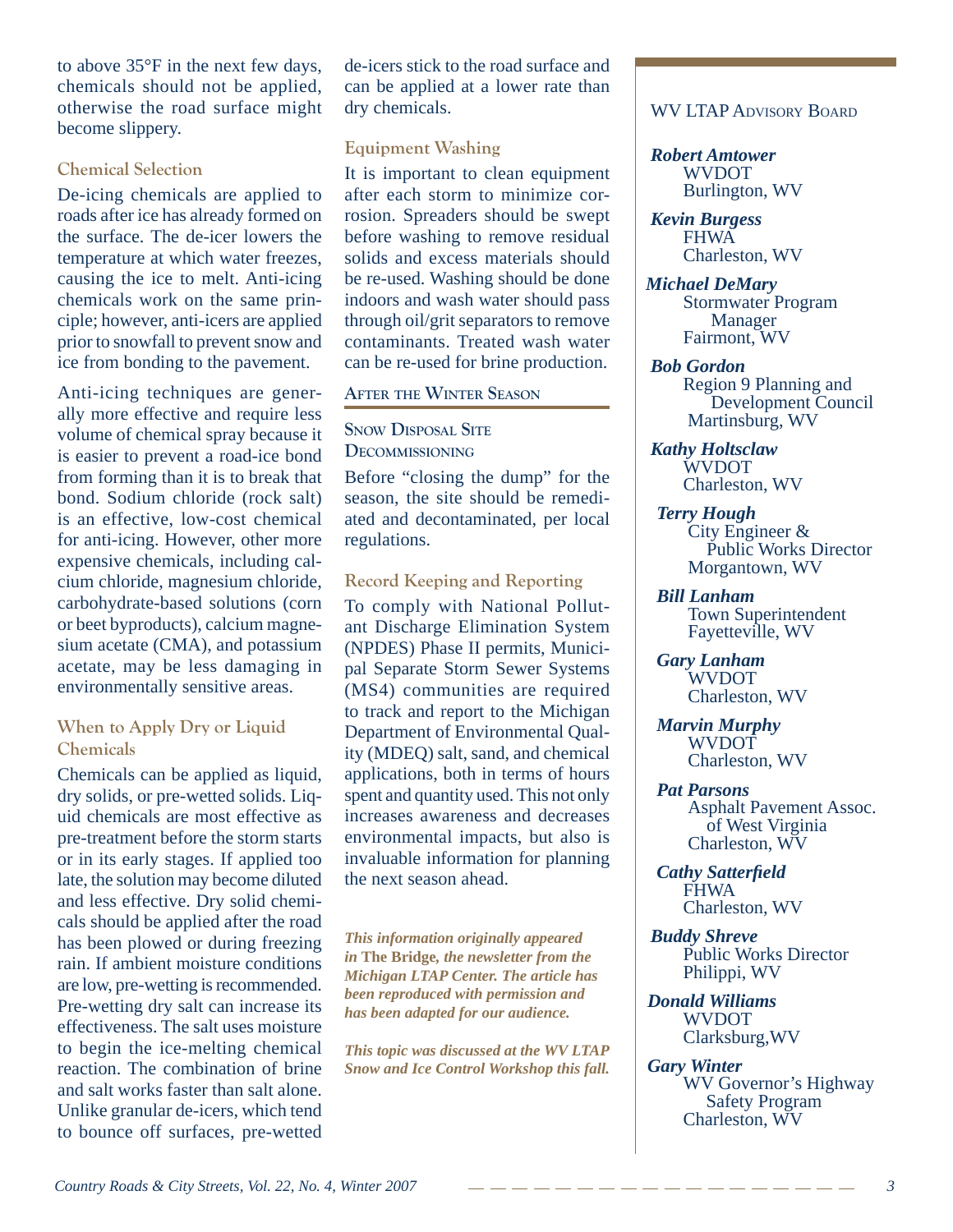### **WV LTAP HOSTS 16TH ANNUAL SNOW AND ICE CONROL WORKSHOP**

*by Weslie Boyd*

The Sixteenth Annual Snow and Ice Control Workshop brought record attendance this year. Held October 17, 2007 at Jackson's Mill, 133 participants learned about topics ranging from communications issues to the latest snow fighting technologies.

The morning began with a presentation by Bill Rumble, assistant public works director of Morgantown, W.Va. "How Do I Respond? Keeping Your Community Informed" provided participants with tips on how to communicate information about snow and ice control policies to the public.

WV LTAP Director Ron Eck led the next session, "Good Housekeeping: How Your Job Affects the World You Live In."

Participants learned about the effects of improper salt storage and applications, as well as tips for ensuring environmental compliance when maintaining and cleaning snow fighting equipment.

The following session, "Getting the Most out of Your Snow Fighting Materials" by Lee Thorne, maintenance engineer of West Virginia Department of Highways—District 5, provided attendees with data, facts, and tips on how to maximize available anti-icing and de-icing materials.

Participants enjoyed the panel discussion and outdoor demonstration, "Brine: Natural v. Manufactured," presented by City of Morgantown Public Works Director and City Engineer Terry Hough, Cargill Representatives Tony Dipietro and Chet Womack, and City of Fairmont Public Works Director Joe Feltz. The session explained the materials, equipment, and techniques needed



*Exhibits of state-of-the-art snowfighting tools were onhand for the record number of participants.*

to create and use salt products. The panel also discussed the pros and cons of salt brine. Participants were able to experience a hands-on demonstration of an automated brine maker after the discussion.

Anthony Ford, WV LTAP program coordinator—professional engineer, lead the session "What Would You Do?" Participants broke into small groups to discuss various case studies, offer input, and make decisions on how to react to each scenario related to roadway types and weather conditions.

WVDOH District 5 Highway Equipment Specialist Gary Eye taught participants how to improve snow fighting techniques and prepare for the upcoming snow fighting season during "An Ounce of Prevention: Dry-Run Checklists."

The session introduced the new WVDOH dry-run checklist and covered the state's spreader

calibration policy.

We received great feedback from the workshop evaluations and hope to make the event even better next year, with more hand-on demonstrations, specific breakout sessions for mechanics, drivers, and managers.

We wish everyone a safe snow fighting seasoning. Happy plowing!

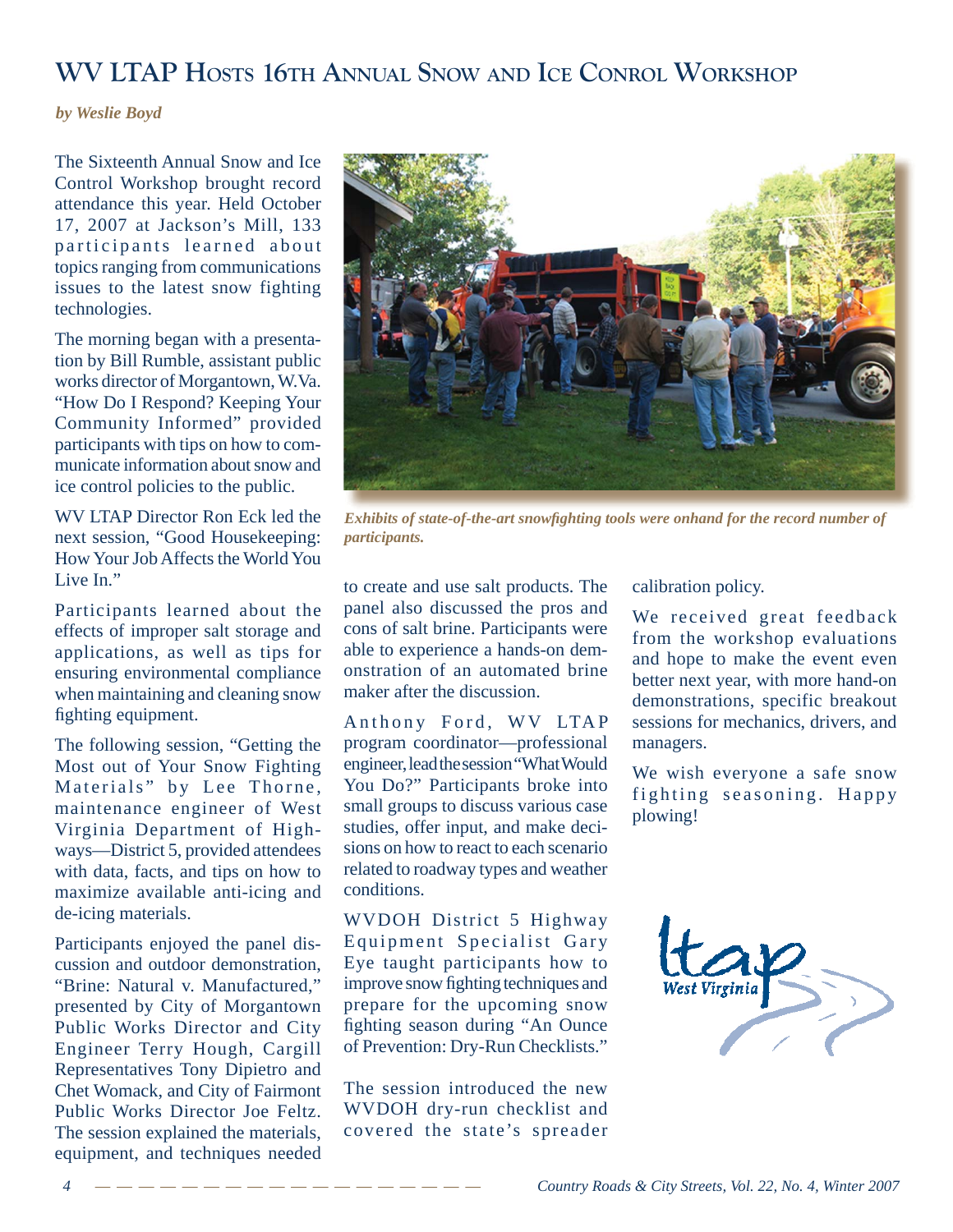### **SHEPHERDSTOWN FINDS SOLUTION FOR SIDEWALK REPAIR**

### *by Mark Franz and Weslie Boyd*

Cracking and deteriorating sidewalks are an issue for many communities across the state. The community of Shepherdstown is no exception. Many of the sidewalks were old, unattractive, and needed repaired. The cracked and uneven surfaces made it difficult for pedestrians both on foot and in wheelchairs to navigate and posed tripping hazards.

The American Disabilities Act (ADA) defines a trip hazard as any vertical change of  $\frac{1}{4}$ " or move at a joint or crack. The town did not have the luxury of excess time or funds to fix the problem; they needed a cost-

effective and time effective solution. Public Works Director Frank Welch researched various options for fixing the sidewalks, and in doing so, discovered GrindAll Concrete Grinding, a company based in Cleveland, Ohio.

Instead of replacing concrete slabs to remove trip hazards, GrindAll employees mill the concrete to repair it. Through this process, clients no longer need to replace the entire slab, which eliminates the need to use noisy jackhammers and other equipment. It also eliminates unsightly areas and messy removal. The process can be completed quickly and year-round. GrindAll helps fix problems including raised concrete, raised curbs, and pitted concrete. According to the company's Web site, "Concrete grinding is a repair technol-

ogy that makes use of the existing concrete slab to eliminate replacing concrete that is in good condition." The company also complies with the ADA standards. For every inch the

company grinds, they also grind a foot back to create a slope that helps people with disabilities maneuver more easily.

The Corporation of Shepherdstown has only used the company's services once and was pleased with the outcome. GrindAll charged \$19.50 per linear foot to mill, with the entire procedure costing the Corporation of Shepherdstown \$13,000. The work was completed in two-days. "We are very satisfied and strongly recommend the milling service," says Welch.





*The top photo illustrates a 1 inch trip hazard in a sidewalk. The bottom photo shows the results after using GrindAll.*

### **WV LTAP OFFERS PROGRAMS TO AID ACCESSIBILITY**

If your municipality needs help with aging sidewalks, the West Virginia LTAP offers several training sessions that can help. Director Ron Eck offers two training sessions that will benefit municipalities with sidewalk problems. The first is the Designing Pedestrian Facilities for Access. In this session, participants will learn about the Americans with Disabilities Act and how to design more accessibly. This course will be offered March 26, 2008 in Weston, W.Va. and May 13, 2008 in Elkins, W.Va.

The Walkable Communities Workshop is another training that will help municipalities with sidewalk issues. This four hour session is intended to increase awareness of pedestrian safety and walkability, generate local commitment to begin working as a community on specific pedestrian issues and problems, and help communities structure that commitment into a plan of action. This service is offered for free of charge to communities that demonstrate broad-based support for the session. Call the LTAP Center at (304) 293-3031, ext. 2612 to schedule an appointment.

If you have questions about sidewalk repair or would like to know more about our training sessions, contact Program Coordinator Anthony Ford, P.E. at (304) 293-3031, ext. 2629.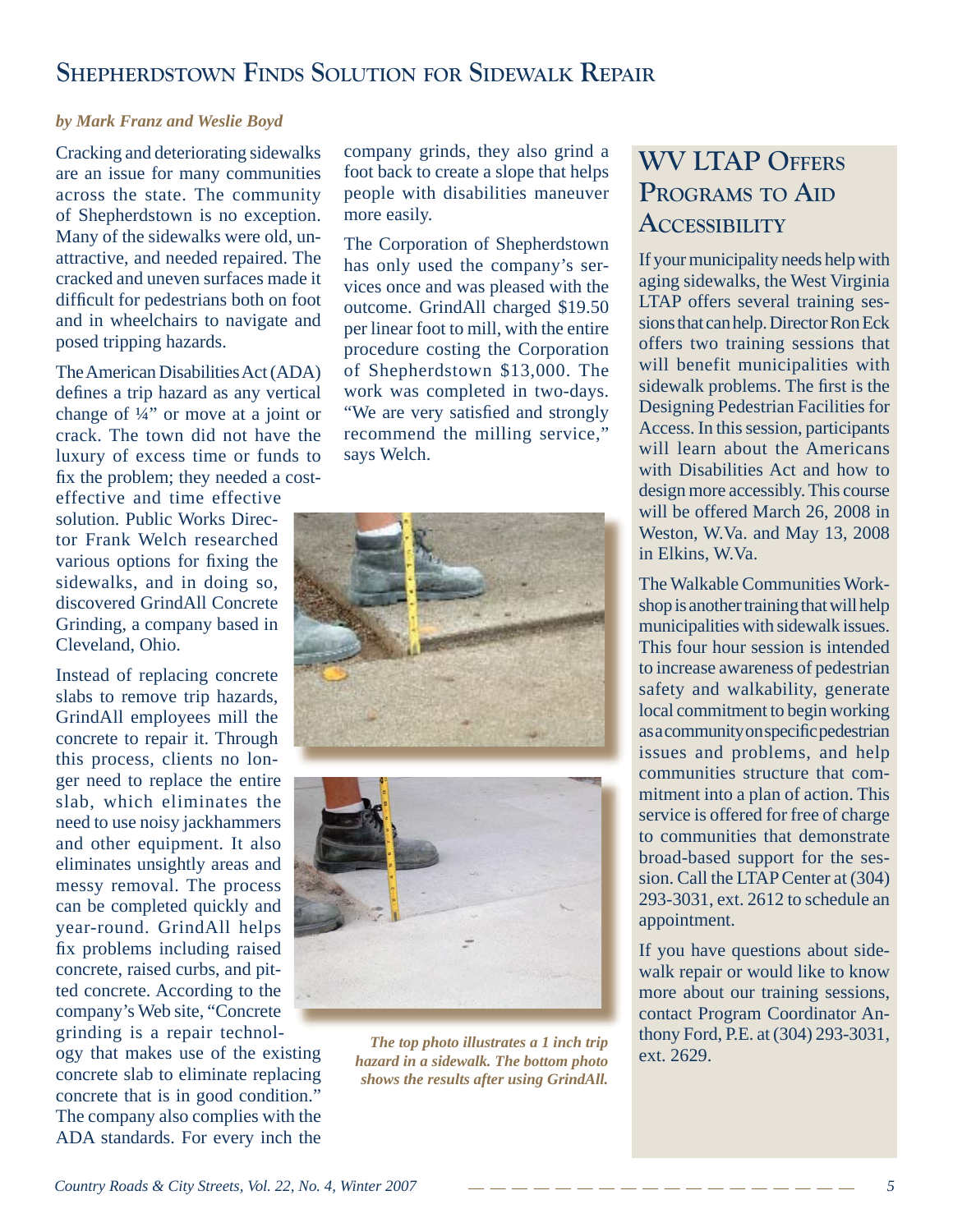The West Virginia LTAP Center is a part of the nationwide Local Technical Assistance Program (LTAP), which is funded by the Federal Highway Administration. The program also receives funding from the West Virginia Department of Transportation.

#### Mission:

The mission of the West Virginia LTAP is to foster a safe, efficient, and environmentally sound surface transportation system by improving skills and increasing knowledge of the transportation workforce and decision makers.

### Overall Goal:

The Center's overall goal is to improve the transportation system by focusing on professional training, technical assistance, and information dissemination.

To achieve this goal, the WV LTAP does the following:

- Provides on-site training and demonstrations
- Publishes a quarterly newsletter
	- Maintains a video, CD-Rom, and publications library
- Provides technical assistance via mail, telephone, fax, email, or site visits

### **CDL TRAINING VIDEOS AVAILABLE**

As part of their job, many local and state roadway workers are required to have a Commercial Drivers Licenses (CDL), either a Class A or Class B. From time to time, the West Virginia LTAP receives requests for CDL training material. We are happy to announce that we now have two new training DVDs available for loan in our DVD/CD-ROM lending library.

We also have a printed copy of the West Virginia Department of Transportation, Division of Motor Vehicles CDL Manual, which was updated October 2007, available for loan. This manual can also be downloaded as a PDF directly from the West Virginia Department of Transportation, Division of Motor Vehicles's Web site at this link: http://www.wvdot. com/6\_motorists/dmv/downloads/ CDL-Manual.pdf. Applications and study manuals are also available at Division of Motor Vehicles Exam Centers and the Division of Motor Vehicles Regional Offices.

We encourage you to visit the West Virginia Department of Transportation, Division of Motor Vehicle's Web site at http://www.wvdot. com/6\_motorists/dmv/6g0\_cdl.htm for more information on West Virginia CDLs.

### **WVU ENGINEERS WITHOUT BORDERS HELPS COMMUNITIES** *by Kim Carr*

West Virginia University engineering students recently formed an Engineers Without Borders Chapter and are looking for projects. The student organization reaches out to both local and international communities, and they are searching for West Virginia communities that need engineering related projects that may better their way of life. For example, WVU-EWB participates in projects such as water filtration, cheap sustainable clean energy, employing low maintenance infrastructure (roads, buildings, etc), agriculture systems, etc.

Engineers Without Borders (EWB) is a national, non-profit humanitarian organization that focuses on helping developing communities improve their quality of life. This organization combines the efforts of engineers and engineering students, along with incorporating volunteers with educational backgrounds such as business, education, and journalism.

Internationally, the WVU-EWB Chapter is planning to send a group of engineering students to Mexico over spring break to help construct greenhouses that will stimulate the community's economy.

Locally, the WVU-EWB Chapter is currently developing a partnership with Habitat for Humanity in Monongalia County to help develop a proposed subdivision in Jerome Park. "We will be helping them fundraise and possibly help explore making the development greener than Habitat for Humanity's past houses," says President Victoria Wheaton.

Over fifty students from mechanical, civil, chemical, electrical, aerospace, computer engineering, and landscape architecture are currently involved in the WVU-EWB Chapter. Contact President Victoria Wheaton at vwheaton@mix.wvu.edu to learn more about this organization or to discuss potential projects in your community.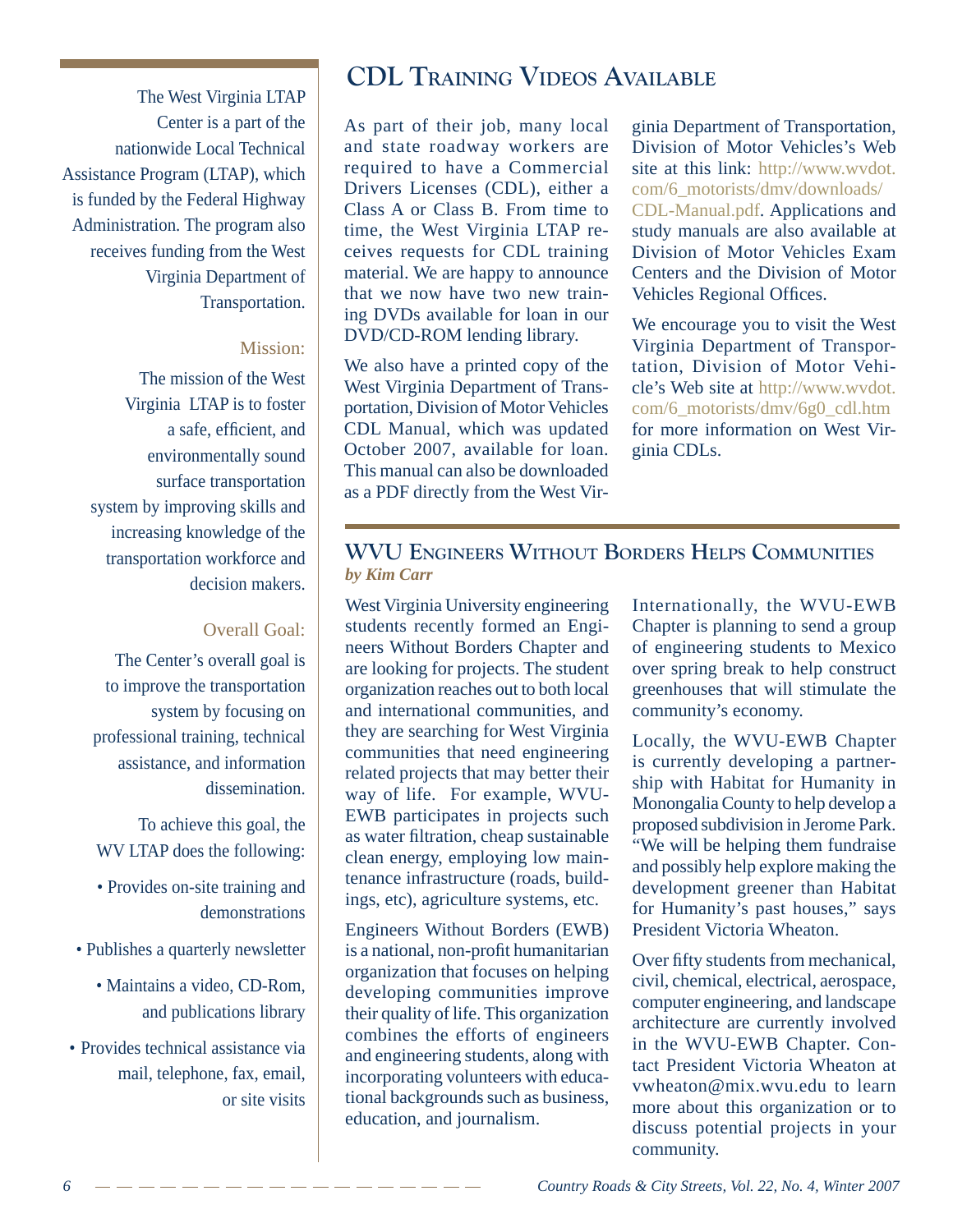### **WV LTAP ANNOUNCES TEN WORK ZONE SIGN PACKAGE WINNERS**

The Town of Grant Town, City of Madison, City of Logan, Town of Rupert, City of St. Marys, City of Bluefield, Town of Belington, Town of Triadelphia, City of Richwood, and Town of New Haven have been selected as 2007 Work Zone Sign Package recipients. The program began in 1995 and 43 packages have been distributed since its inception. Ten packages were awarded this year, the most to date.

Each selected municipality will receive eighteen portable work zone signs, six sign stands, four barricades, four plastic drums, sixteen cones, two reflective stop/slow paddles, and four Class 2 safety vests, which should enable the municipality to set up a safe and complete work zone.

In addition to the package, each municipality will receive a free, hands-on work zone safety training course that will be instructed by a WV LTAP trainer. The course will include specific instruction on how to

correctly set-up work zones, which will provide a safer environment for both road crews and travelers.

The recipients were selected based on their demonstrated community need as determined from the quantitative data on the application form and by the narrative justification, statewide balance of distribution in terms of municipal characteristics (size of jurisdiction, location in state, special features, etc.), and the municipality's demonstrated involvement in West Virginia Local Technical Assistance Program activities (for example, attendance at training sessions, the annual Roadway Management Conference, and the Roads Scholar Program).

Fifty-one applications were reviewed, and the selection process was difficult. West Virginia LTAP intends to offer this program again in the coming years, and we hope your municipality will apply.



### CENTER STAFF & CONTACT INFORMATION

WV LTAP West Virginia University PO Box 6103 Engineering Sciences Building Rm. 651 and 653-B Morgantown, WV 26506-6103

Phone: (304) 293-3031 x 2612 Fax: (304) 293-7109 http://wvltap.wvu.edu

### **Staff**

Dr. Ronald Eck, P.E. **Director**  (304) 293-3031, ext. 2627 ronald.eck@mail.wvu.edu

### Kim Carr

 Program Coordinator (304) 293-3031, ext. 2612 kim.carr@mail.wvu.edu

### Anthony Ford, P.E.

 Program Coordinator (304) 293-3031, ext. 2629 anthony.ford@mail.wvu.edu

### Mark Franz

 Technical Assistant (304) 293-3031, ext. 2611 mark.franz@mail.wvu.edu

### Weslie Boyd

 Public Relations Assistant (304) 293-3031, ext. 2662 weslie.boyd@mail.wvu.edu

### Bill Wyant

 Senior Volunteer wwyant@hsc.wvu.edu